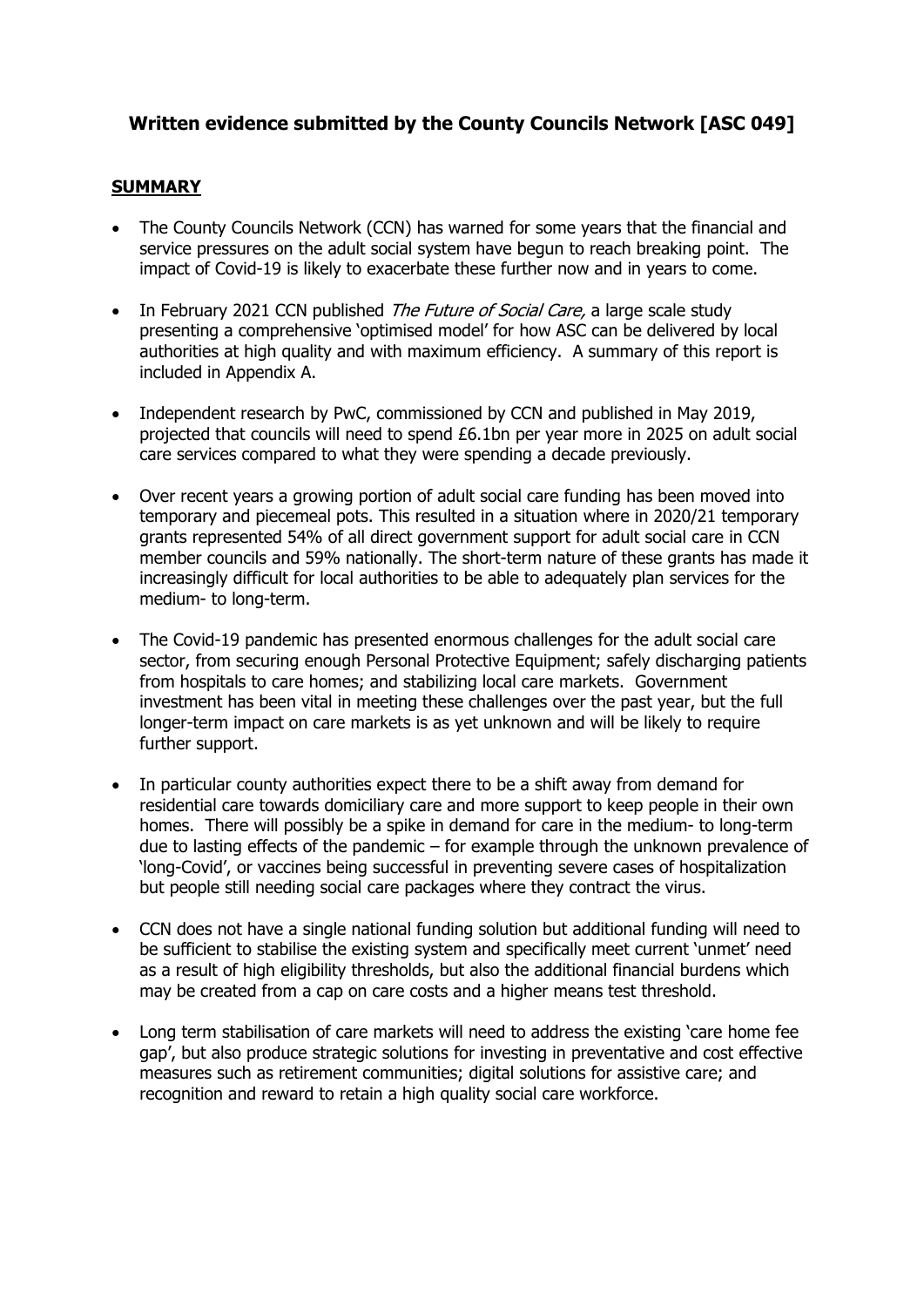### **INTRODUCTION**

- 1. The County Councils Network (CCN) represents 37 English local authorities that serve counties. CCN's membership includes both county council and unitary authorities who together have over 2,500 councillors and serve over 26m people (47% of the population) across 86% of England and deliver high-quality services that matter the most to local communities, including adult social care and public health.
- 2. CCN is acutely concerned that adult social care is moved to a long-term sustainable funding solution as soon as possible. County authorities face particular challenges of more rapidly ageing demographics placing more pressure on these services. Furthermore, in CCN's 24 two-tier member authorities, the division of functions across districts and boroughs means spending on adult social care makes up a greater proportion of a county's overall budgets.
- 3. CCN are pleased to submit written evidence to the committee and would welcome the opportunity to provide oral evidence to this inquiry.

### *CCN & Newton Report: The Future Of Social Care*

- 4. The debate around adult social care is now set to enter a new and pivotally important phase. Whilst the financial and service pressures on the system have begun to reach breaking point, which CCN has warned about for years, the additional impact of Covid-19 on adult social care and the associated market system of delivery has meant this area of policy has a higher profile within the public sphere than ever before. The Government has reaffirmed its intent to set out new proposals for reform this year, and with publication of the Health and Care White Paper in February 2021, which contains significant implications for the context in which reform will be delivered, these proposals are urgently needed.
- 5. As such CCN has published extensively on this issue for many years. In September 2020 the 'thought leadership' piece *The Other Side Of The Coin* set out CCN's key principles for adult social care reform grouped around four key themes of Scope; Infrastructure; Resourcing and Improvement.<sup>1</sup>
- 6. This paper provided a starting point for the development of the in-depth report *The Future of Social Care*<sup>2</sup> published in February 2021. This large-scale study was produced by CCN and Association County Chief Executives (ACCE) working with the sector expertise of Newton Europe. It draws on extensive consultation and engagement with key stakeholders to present a comprehensive 'optimised model' for how ASC can be delivered by local authorities at high quality and with maximum efficiency, if Government shows faith in local government by raising and providing sufficient and consistent funding. A more detailed summary of the report can be found in Appendix A.
- 7. CCN recognizes that although more financial investment is needed in the sector, there also needs to be wholesale reform of the system. The report is intended to provide a comprehensive evidence base for central government setting out an optimised model that can be delivered with a sustainable funding settlement. Such a model would deliver improved outcomes for individuals and the study also outlines how it would also provide

<sup>1</sup> <http://www.countycouncilsnetwork.org.uk/download/3166/>

<sup>2</sup> The full length report can be accessed at <http://www.countycouncilsnetwork.org.uk/download/3392/> whilst a summary can be downloaded from <http://www.countycouncilsnetwork.org.uk/download/3388/>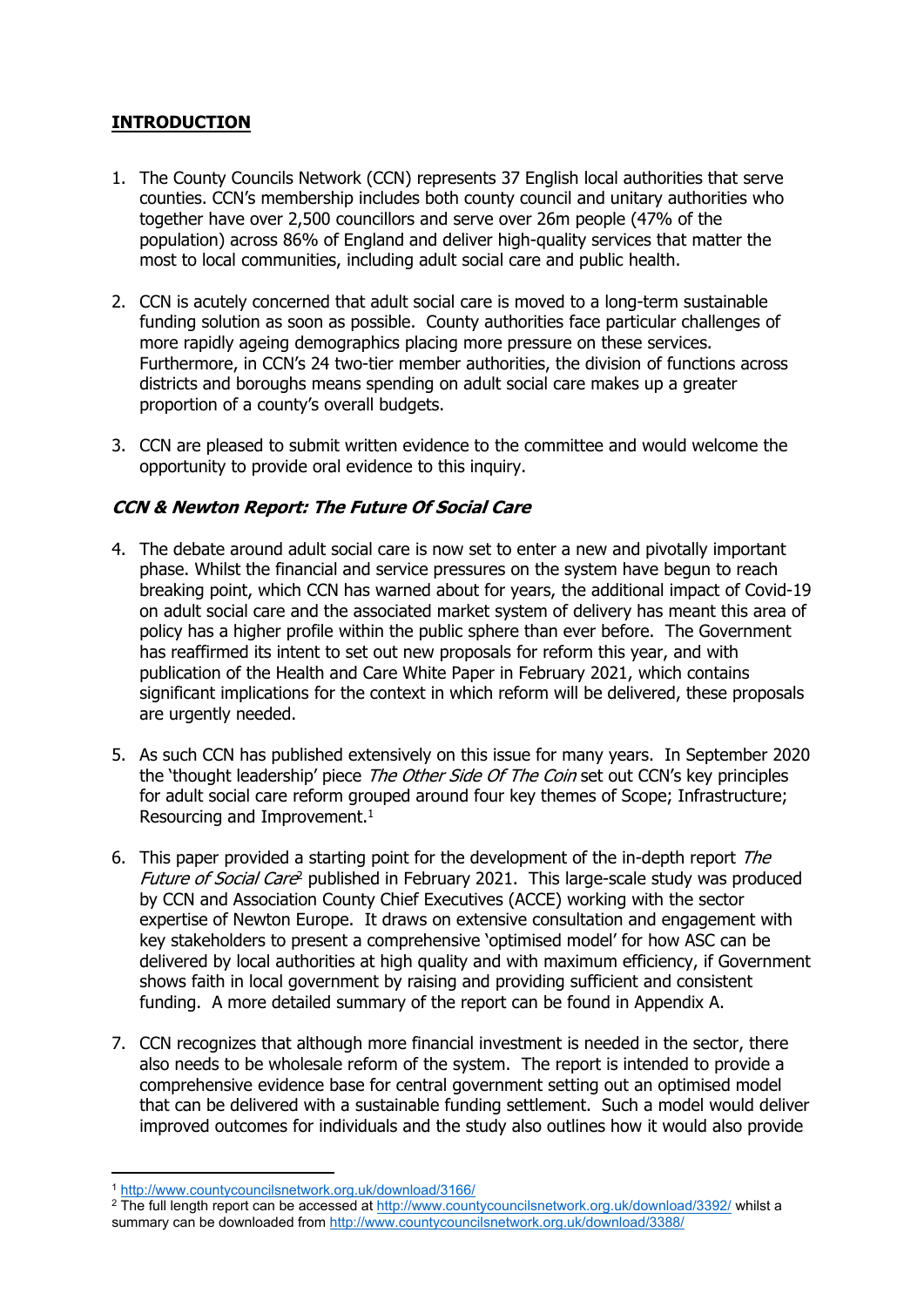as much as £1.6bn in financial benefits every year by reducing care costs – in particular through preventing the need for more intensive forms of care.

#### *Social Care Funding – the pre-Covid picture*

- 8. Whilst the government's reform plans remain unpublished the principal concern of county authorities is the uncertainty of funding of adult social care. Ahead of the Covid pandemic, independent research by PricewaterhouseCoopers (PwC), commissioned by CCN and published in May 2019, projected that councils will need to spend £6.1bn per year more in 2025 on adult social care services compared to what they were spending a decade previously.<sup>3</sup> Importantly, this cost just keeps services 'standing still' as they presently are, rather than improving or enhancing them nor increasing access to services for a wider cohort of service users.
- 9. Whilst PwC's figures look at change in spending over a decade, the analysis shows that it would be over the next six years (2019-25) that local authorities will face the most pressure. Councils will be having to spend £3.9bn more a year in 2025 compared to how much they are spending currently in 2019.<sup>4</sup>
- 10. England's 37 county authorities were responsible for  $E2.9$ bn of the  $E6.1$ bn figure just under half of the total of all 152 social care authorities. PwC concludes that those large, often rural, county authorities are the most exposed to financial pressures yet have the least ability to address these pressures. They will be spending £2.1bn more in 2025 compared to what they were spending when the research was published in  $2019<sup>5</sup>$  – driven by a range of factors including overall budget reductions, populations ageing more rapidly than cities, and specific additional cost pressures such as the need to deliver services across wider geographical areas.
- 11. In autumn 2019 a further report with LG Futures from CCN demonstrated the extent of specific funding for social care since 2015/16, including temporary funding, that has been allocated to councils. <sup>6</sup>
- 12. Our analysis also showed how during the latter part of the previous decade there was a significant shift towards temporary grant funding for adult social care. Between 2015/16 and 2019/20 Formula Funding for adult social care across England was reduced by 29%, and 36.3% for CCN member authorities. However, once the value of temporary grant funding such as Better Care Fund (iBCF); the Adult and Social Support Care Grant (ASSCG); and the Winter Pressures Grant (WPG) was included then in England there was a small rise of 0.85% in total funding, and the CCN reduction was reduced to just 5.1%.<sup>7</sup> These figures do not of course take into account the effect of inflation.
- 13. Despite this, using this research and PwC's spending need estimates, CCN set out in its 2020 Spending Review submission the extent at which government funding had contributed towards meeting council costs between 2015/16 and 2019/20. It also projected forward over the coming five years, incorporating government's manifesto commitment to provide an additional £1bn in social care funding, up 2024/25.

<sup>3</sup> *Independent Review of Local Government Spending Need and Funding* (PwC, 2019) [https://www.countycouncilsnetwork.org.uk/download/2258/](about:blank)

<sup>4</sup> ibid 5 ibid

<sup>6</sup> *Adult Social Care Funding and the Spending Review* (2019, CCN) [http://www.countycouncilsnetwork.org.uk/download/2397/](about:blank)

<sup>7</sup> ibid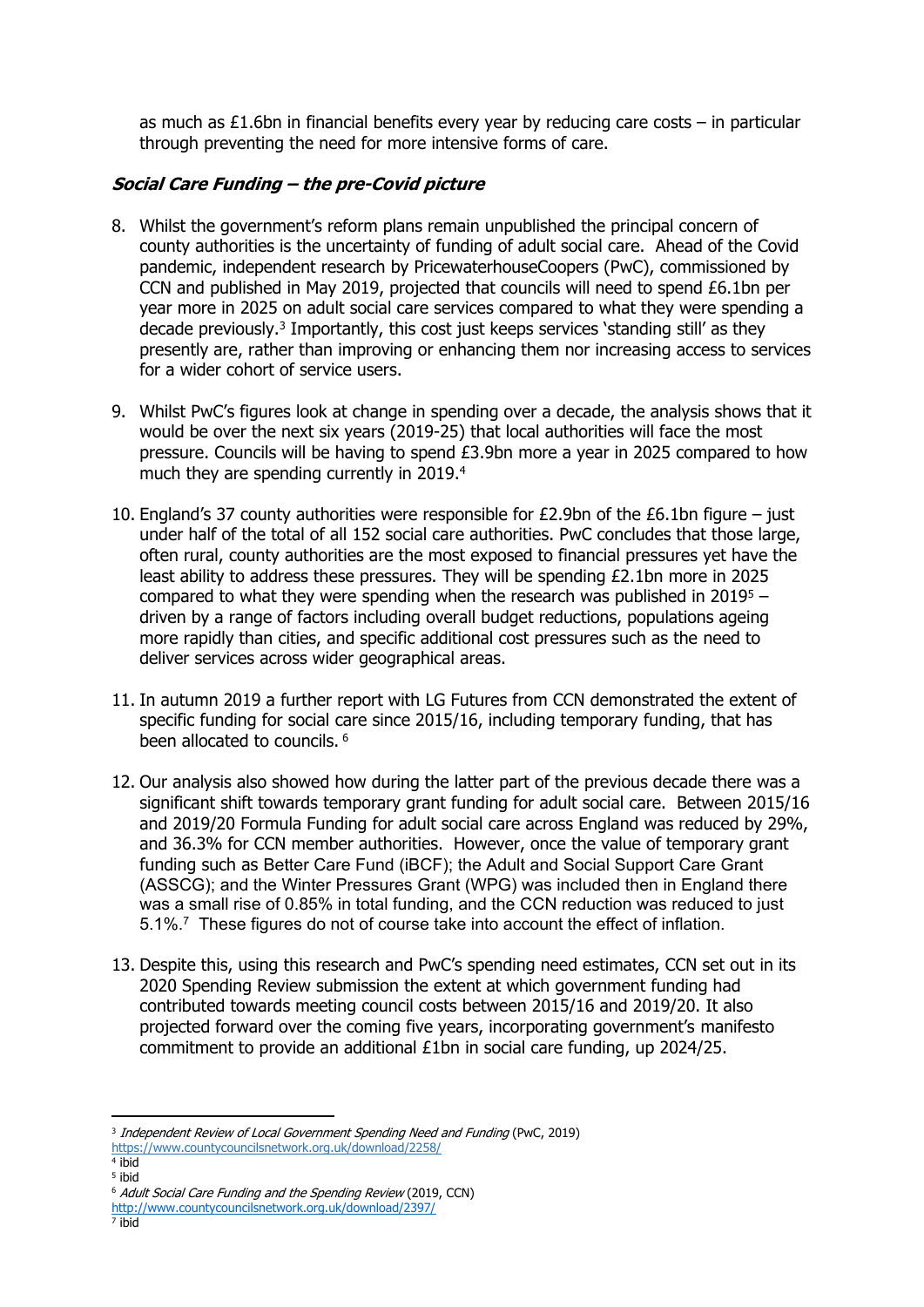14. Taking the two periods analysed above together, the graph below shows the change in spending need and total grant funding (including temporary grants) for the period 2015/16 to 2024/25. Due to rising demand for services outpacing the additional funding for ASC over the 10-year period, increased funding will only meet 49% of the increased costs of providing services in CCN member councils, and 64% nationally.



*Fig.1: Change in funding 2015/16 -2024/25 compared to change in spending need*

15. Moreover, despite the increase in funding, government funding as a percentage of overall costs will only be marginally higher in 2024/25 compared to 2015/16. Nationally, 53% of costs will be covered by government grants, with only 41% of costs being met in CCN member council areas.

#### *Fig.2: Total Government grant as <sup>a</sup> % of spending need*

| <b>Type of local authority</b> | 2015/16 | 2020/21 | 2024/25 |
|--------------------------------|---------|---------|---------|
| <b>CCN</b>                     | 37%     | 33%     | 41%     |
| Unitary (non CCN)              | 52%     | 48%     | 56%     |
| Met District                   | 63%     | 62%     | 72%     |
| London                         | 57%     | 54%     | 61%     |
| England                        | 48%     | 45%     | 53%     |

- 16. One other policy intervention by Government has been the introduction of the Adult Social Care Precept. Up to 2019/20, this has allowed upper-tier councils to levy an additional 2% of council tax per year (capped at a 6% rise over a three-year period) to specifically fund ASC services in England. In 2020/21, the policy was extended for a further year.
- 17. Table 17 shows that, even including the income raised from the precept by different local authority types,<sup>8</sup> only 53% of the costs of ASC for CCN member councils are being meet through government policy interventions, rising to 64% nationally.

<sup>8</sup> It is presumed that all authorities implemented the precept in full for the four years the policy was available. No precept is presumed from 2021/22 onwards.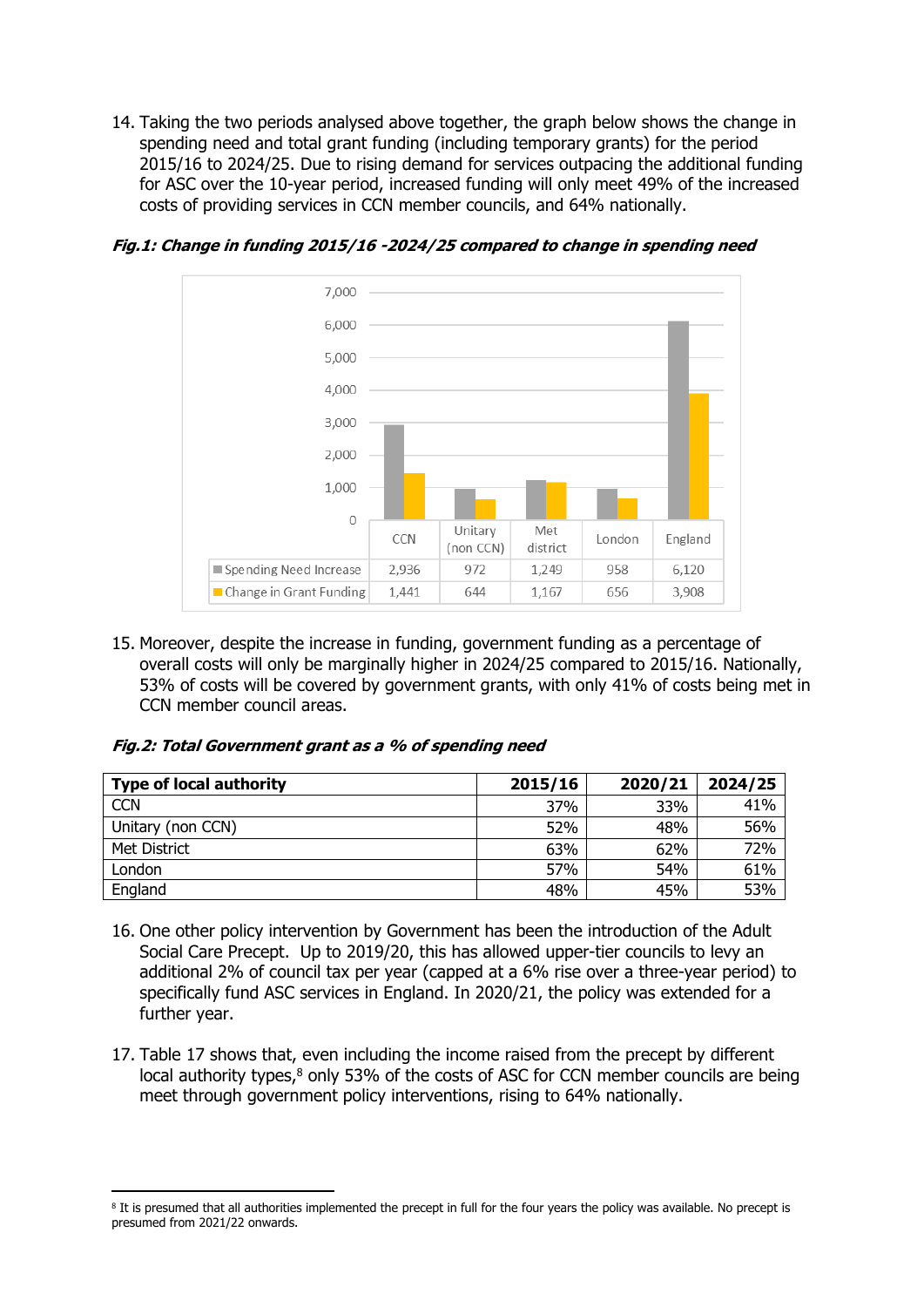#### *Fig.3: Total Government grant as <sup>a</sup> % of spending need including ASC precept income*

| <b>Type of local authority</b> | 2024/25 |
|--------------------------------|---------|
| <b>CCN</b>                     | 53%     |
| Unitary (non CCN)              | 68%     |
| Met district                   | 81%     |
| London                         | 71%     |
| England                        | 64%     |

- 18. The analysis demonstrates that the funding set out for ASC at the time of the last spending review up 2019/20 was insufficient to meet pre-existing shortfalls in funding, unmet needs and the rising costs of services. Measures by Government to provide oneoff or temporary funding streams – which are often provided last minute with specific conditions – have simply served to counteract large cuts to core funding sources for ASC.
- 19. The overall impact has been to shift a significant proportion of adult social care funding into temporary and piecemeal pots. This resulted in a situation where in 2020/21 temporary grants represented 54% of all direct government support for adult social care in CCN member councils and 59% nationally. The short-term nature of these grants has made it increasingly difficult for local authorities to be able to adequately plan services for the medium- to long-term.
- 20. From 2020/21 onwards, although the existing commitment to increase social care funding over the course of this parliament will help to meet the rising costs of services, it will be insufficient to provide investment to improve services beyond current service levels or meet existing unmet needs within the system. Further reductions to efficiencies and reductions to service will be required for CCN member councils just to meet rising costs of services despite the resources provided by Government.
- 21. Moreover, while government funded support as a percentage of overall costs has increased marginally by 2024/25, the introduction of the precept has further shifted the burden for paying for services on council taxpayers. While council tax will continue to play at role in funding services, the burden on local residents is unsustainable going forward.
- 22. Below we address some of the questions specifically posed by this inquiry.

#### **How has Covid-19 changed the landscape for long-term funding reform of the adult social care sector?**

23. Covid-19 has had a dramatic and well-documented impact on the adult social system, above and beyond that experienced by than any other public service bar the NHS. Below are some examples of this impact which CCN's member authorities have shared with us over the past year.

#### *Adjustment to new pressures*

24. The Covid-19 pandemic has presented enormous challenges for the adult social care sector. At the outset the focus on protecting the responsiveness of the acute health system led to Covid-positive patients being discharged from hospital. The initial response which allowed some discharges into care homes is believed to have contributed to some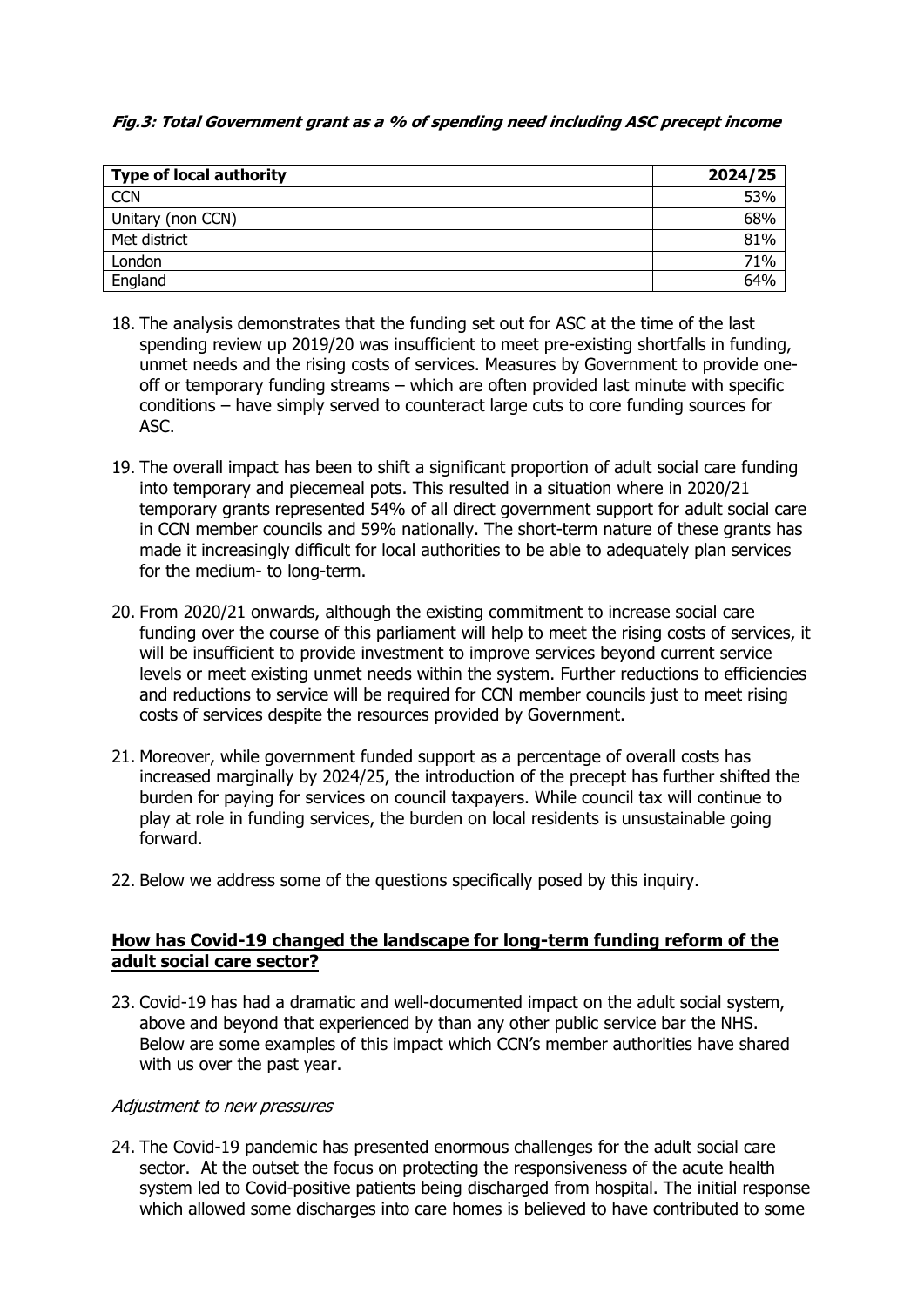the most severe outbreaks of the pandemic amongst people most vulnerable to the disease.

- 25. There has been significant learning from this experience and it is now clear that health and social care need to be viewed as two equal and intertwined aspects of a public health response to a pandemic. County authorities have responded to this challenge by using much of the emergency Covid funding for local government to invest in safe care for hospital discharge – such as the erection of a temporary care hospital for those recovering from Covid in Stoke Mandeville by Buckinghamshire Council.
- 26. The allocation of Personal Protective Equipment to the adult social care sector in the early stages of the pandemic was severely compromised. The impact on individual providers varied widely, mainly depending on how recently they had happened to have ordered new supplies in their procurement cycle before demand (and prices) rocketed. County authorities received very limited supplies via their Local Resilience Forums to help mitigate this situation – a crucial strand for future funding of the sector will need to include holding adequate stocks of PPE locally to ensure that local authorities are able to secure additional supplies to support their local care markets in an emergency situation.
- 27. Given this, we were pleased when the Government did pivot towards better safeguards to protect care homes from Covid outbreaks. CCN welcomed the introduction of the Infection Control Fund which has specifically helped in this regard, and counties have worked hard to distribute this funding by working closely with providers to maximize its effectiveness within the strict criteria for its use.
- 28. The impact of this period though is likely to lead to a long-term impact on the sector. Firstly it has contributed to a disruption to local care markets and providers' economic models not only by the immediate and traumatic loss of residents in many unfortunate to suffer tragic loss of life – but also by significantly shaking public trust in the whole residential care system. Given the experience of Covid it is likely many families will opt to make alternative arrangements for their loved ones' care and the market will need to react and adjust to accommodate new and changing needs – which may involve a greater demand for domiciliary care, and could also potentially lead to more people leaving the labour market to become full-time carers themselves, meaning different demands being made on benefits such as carers' allowance.

#### *Evolution of the social care market post-Covid*

- 29. It is far too early to make accurate predictions about how the post-Covid market for adult social care will evolve. However, at this point it seems highly unlikely that the market which emerges in the wake of the pandemic will be reliant on residential care in the same way. At present the central response to Covid has still been to provide money for local authorities to support providers with additional funding. This has been of vital importance during the initial stages of Covid, but there is a recognition that the market will need to adjust to new conditions post-pandemic.
- 30. As in all market transitions, there are likely to be challenges for some providers but local authorities need the autonomy to use the emergency funding (such as the Infection Control Fund) to manage their care markets in a way that best suits local need, even if this may involve making tough choices of where to invest. Even now, it is not clear whether continuing investment from emergency funding may be artificially preventing the collapse of some providers who will not survive in the medium to long term, particularly if the shift in the market is away from residential care to more home-based care solutions.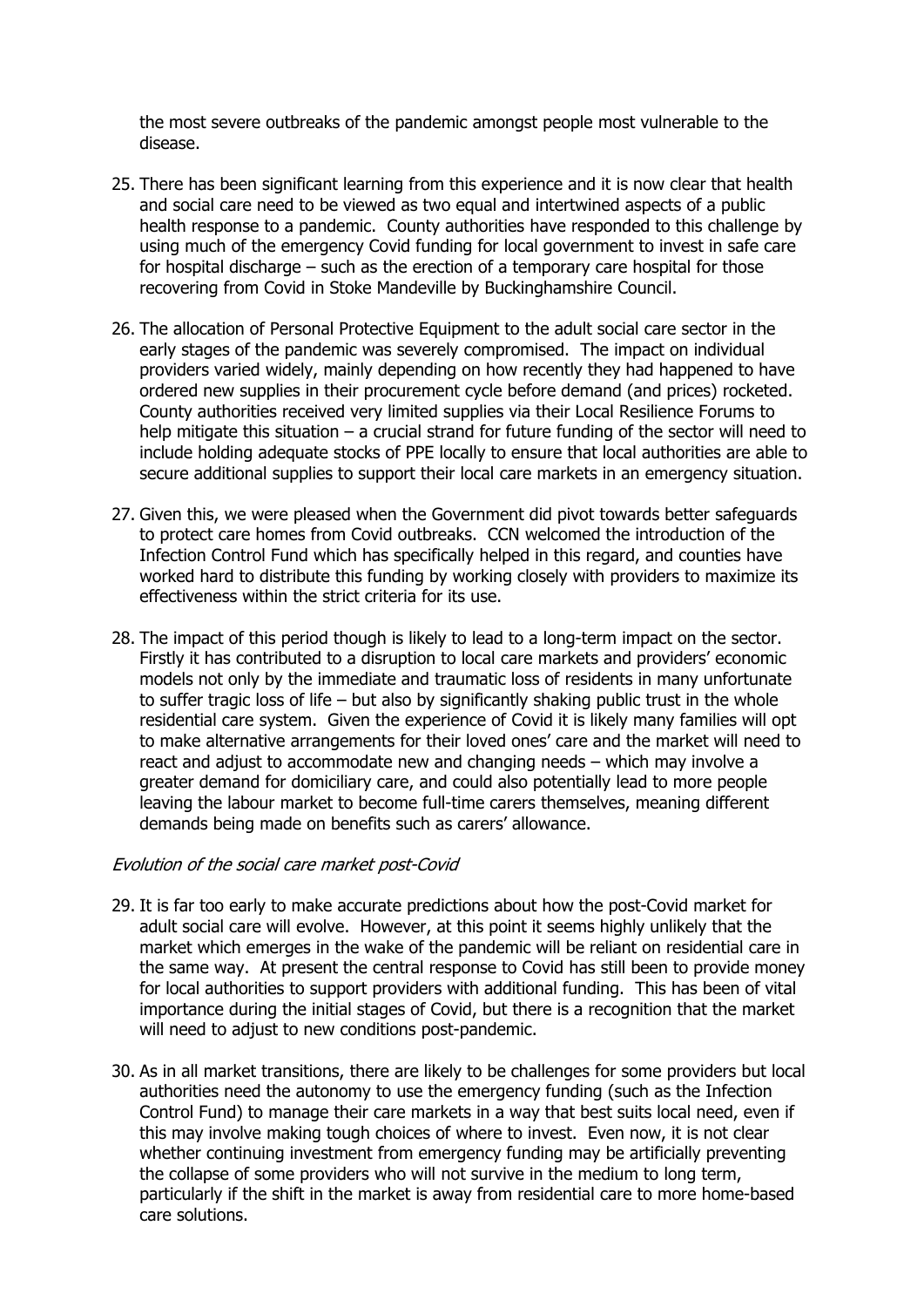- 31. County authorities are particularly concerned about a potential change in the profile of those needing care in years to come. Whilst the tragic losses incurred by Covid may provide a small downward spike in demand from older people in the immediate and short-term, CCN member authorities this is likely to be more than offset by a sharp rise in younger working-age people needing more extensive care for reasons listed below:
	- the recognised medical phenomenon of 'long Covid' means there is a significant minority of people who it already seems likely are going to need longer-term support in the wake of the virus;
	- additionally the success of the vaccine rollout may prevent people from needing hospital care, but it will not stop people contracting Covid altogether and many of these people are likely to still need social care;
	- where younger people come into the system there are more likely to be complex issues around housing and/or employment requiring support within care packages.
- 32. It is highly possible that a rise in demand for social care in the coming years will be set against a significant reduction in the income base of most local authorities. This will not only be due to a predicted spike in unemployment, but also the potential decline of the high street as a business rate tax base for many councils. County authorities are already looking at strategies to regenerate town centres as part of their recovery plans, but on present projections it is highly possible that there may be disruptions and shifts in the income base for many councils – for instance, where offices may be converted to flats post-Covid. This may lead to heighten concerns around how far funding of adult social care can be reliant on business rates going forward – an issue which the committee has considered in past inquiries.

#### **How should additional funds for the adult social care sector be raised?**

- 33. As shown above, over recent years the pressure on adult social care budgets has been alleviated partly by local authorities being offered the opportunity to raise additional revenue for this purpose by way of a 'precept' added to council tax and temporary funding. Whilst this has helped to mitigate the immediate pressure on finding a national funding solution, it has still had the effect of creating an additional tax burden on citizens for adult social care while being insufficient to meet rising costs
- 34. On embarking on the development of our *The Future Of Social Care* report, CCN determined that it is local government's role to make credible and realistic representations for the funding envelope required to deliver the high quality social care system which its communities demand, based on our members' knowledge and experience of delivering the existing system. This is what led to our focus on an 'optimised model' to support such calculations by policy makers, ensuring too that its vision challenges local authorities as to where they can make delivery more efficient alongside calling for increased funding on an 'invest to save' basis.
- 35. However, local government will not be in a position to raise revenues to cover the *entire* funding of the social care system itself without national taxation support from the centre. CCN recognises that this makes this a national policy issue and does not have a single solution it advocates for solving the social care crisis. However, we do urge that additional funding will need to be sufficient to stabilise the existing system and specifically meet current 'unmet' need as a result of high eligibility thresholds, but also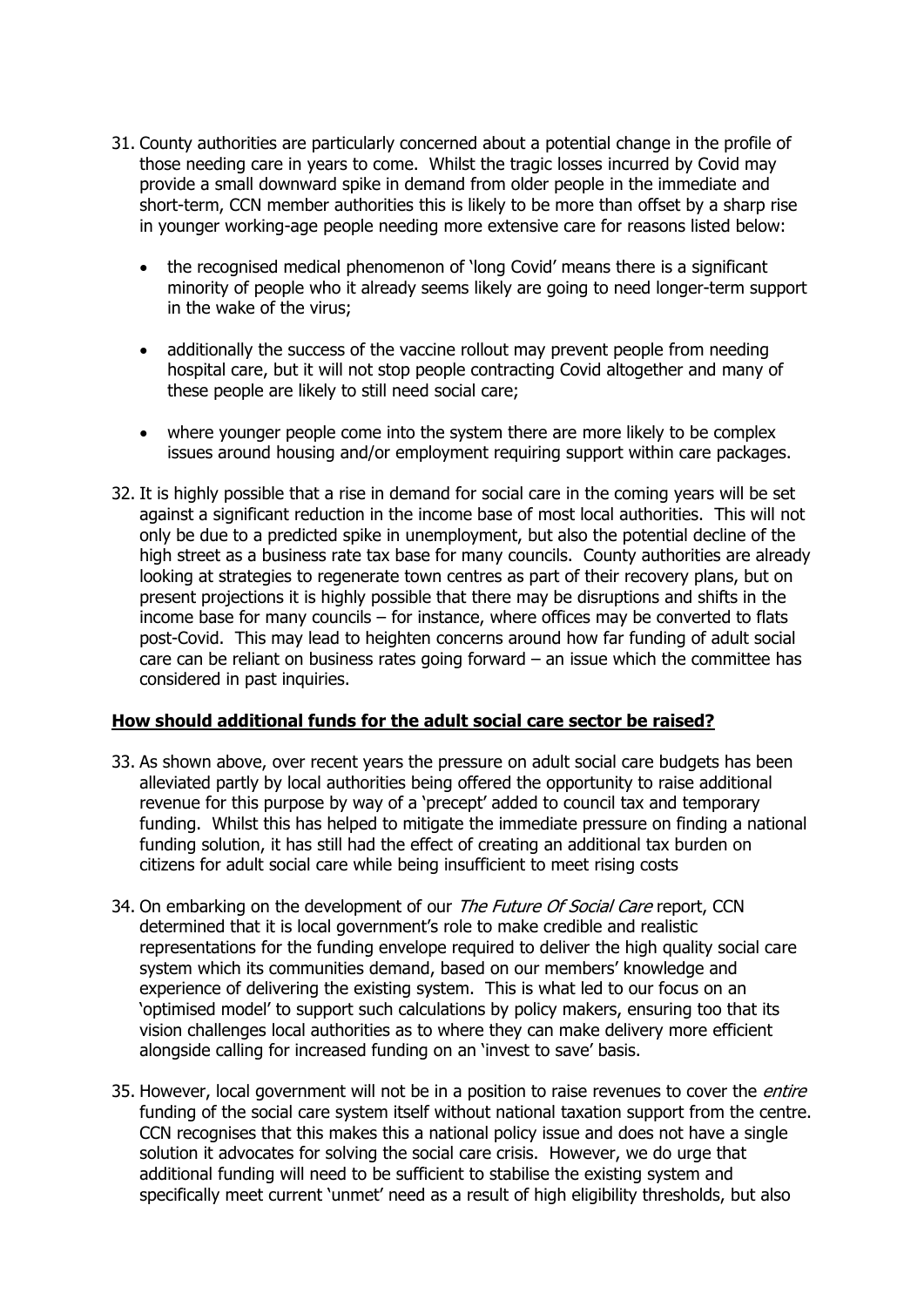the additional financial burdens which may be created from a cap on care costs and a higher means test threshold.

36. CCN remains a keen observer of this debate, analysing many of recent reports on this subject which have been put forward by high profile organisations such as the Centre for Policy Studies and Policy Exchange. Most recently CCN provided support in the development of one such paper from Demos authored by Danny Kruger MP – *The Care Commitment* – which put forward further ideas in this space and which we hope has helped to re-stimulate this debate in the wake of Covid.<sup>9</sup>

#### **How can the adult social care market be stabilised?**

- 37. Even before Covid there were significant challenges emerging in how to stabilise the adult social care market. County authorities were already trying to encourage providers to shift away from their traditional model of delivery.
- 38. Reforms will need to provide sufficient funding to ensure that local care markets are sustainable. CCN's work with LaingBuisson in 2015, and subsequent report in 201710, identified the unsustainable nature of county care markets. The budget reductions faced by local government since 2010 has meant that local authorities were 'forced by constrained budgets to set annual fee uplifts below the level of cost inflation and as providers compensated by setting above inflation fee uplifts for private payers'. This had led to a care home fee gap of £670m for counties alone by the time of publication in 2017 which is believed to have further grown since. This is unsustainable and has led to the provider sector being left in a position whereby local authority contracts do not cover the costs of service provision, as a result some providers have handed contracts back to commissioners. It is imperative that county care markets are placed on a sustainable footing, or risk not having sufficient high-quality capacity available to meet needs and also to discharge patients from acute settings to. The picture is likely to become significantly more pressing in the wake of COVID in the light of some of the additional pressures and market shifts which CCN has outlined earlier in this response.

#### *Retirement Communities*

- 39. As indicated earlier the trend for older people's care is likely to continue to move away from residential to home based domiciliary care. This will raise significant issues in county authorities given the increased distances over which such services need to be delivered and this must be reflected in the funding which local authorities receive.
- 40. Suitable housing will always be a key factor in the development of adult social care. In its report *Planning For Retirement,* CCN and the Association of Retirement Community Operators highlighted the how many county authorities have begun to invest in Retirement Communities which can offer a more gradated and preventative approach to ageing within specifically designed housing with care developments. This report noted that the proportion of older people in Retirement Communities in the UK is a tenth of that in similar countries such as the US, Australia and New Zealand.<sup>11</sup>

<sup>9</sup> Danny Kruger MP – *The Care Commitment* (Demos, 2021)

[https://demos.co.uk/wp-content/uploads/2021/02/The-Care-Commitment-Report.pdf](about:blank)

<sup>10</sup> The update from 2017 can be downloaded from here: <http://www.countycouncilsnetwork.org.uk/download/1179/>

<sup>11</sup> Planning For Retirement (CCN, ARCO, 2020) [http://www.countycouncilsnetwork.org.uk/download/3074/](about:blank)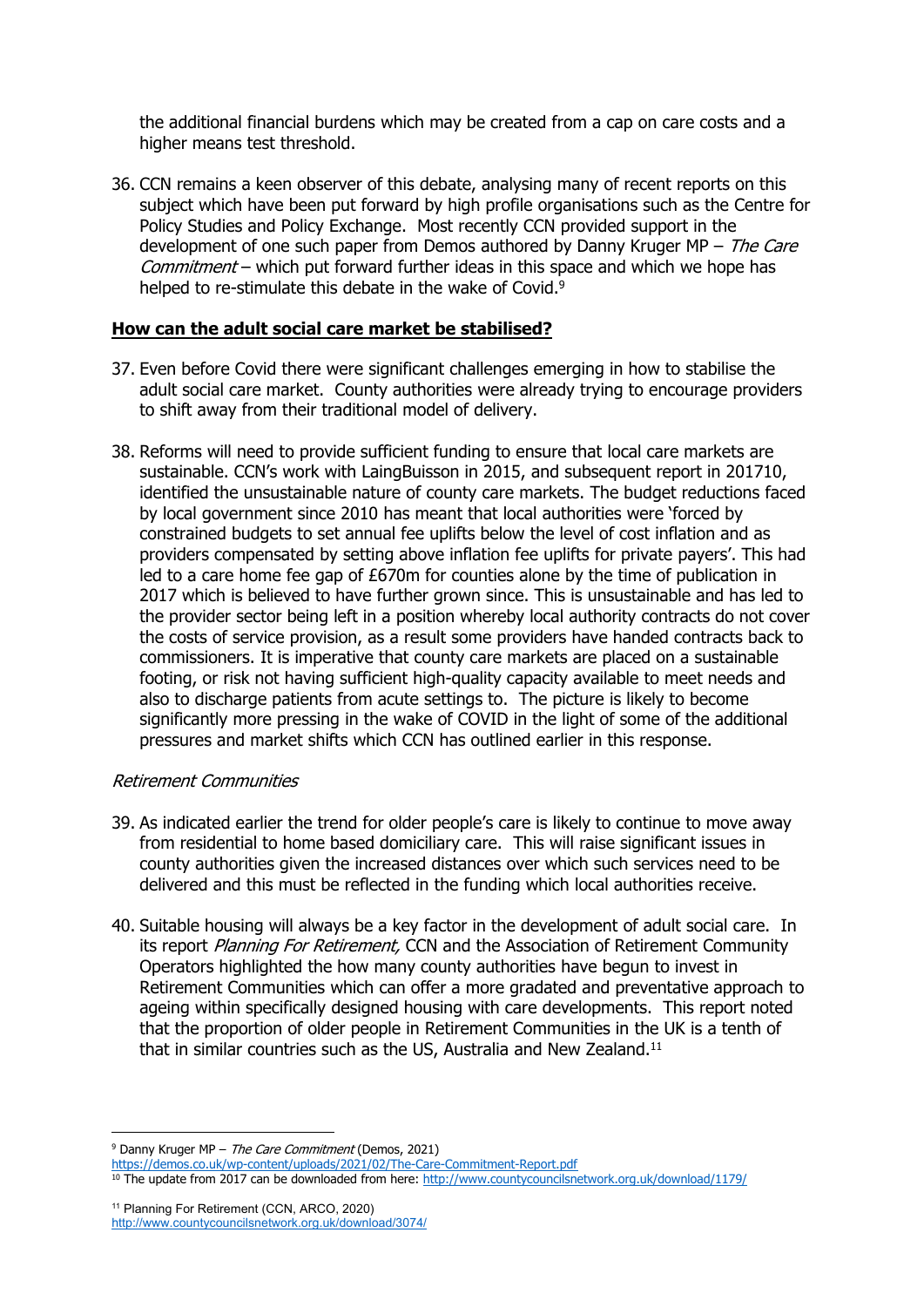- 41. However in two-tier county areas it can be more problematic to strategically plan retirement housing due to the adult social care and housing functions being split across separate organisations. The report recommended that one problem is the large number of terms being used to describe 'Retirement Communities' (e.g. 'Extra Care', 'Close Care', 'Later Living' etc.) makes it confusing for different functions to be always be clear on what they are talking about to each other. Creating more common language to define what a Retirement Community is and what it should offer would be helpful.
- 42. Another recommendation would be to ensure that classifications in the planning system properly reflects the fact that the retirement community model is neither C2 (Residential Care) or C3 (Private Retirement Housing) but somewhere in-between. The report therefore recommends the creation of a new C2R category with clear definitions of what would be expected from a Retirement Community which could provide greater assurance for councils, providers and developers alike and make the creation of such developments more likely.

#### *Workforce*

- 43. A consistent issue which destabilises the adult social care sector is the transient nature of its workforce. This is due to a variety of factors, but is largely underpinned by the low pay and low status of the workforce – particularly by comparison to those working in the health sector. Whilst the government has attempted to draw attention to the important role of the care workforce to some extent during the pandemic, the reality is that most public narrative still 'thanks' the NHS without fully recognising the equally important contribution of care workers.
- 44. The additional stress experienced by health workers has also been felt by those working in adult social care – particularly given the specific impact of the virus on the most vulnerable in society, many of whom have been in the adult social care system. It is likely that the predictions of many health workers 'burning out' and leaving the profession will be mirrored in adult social care.
- 45. Counties face specific challenges in recruiting care workers as they need to deliver over larger areas. Some providers do not always fund travel time for domiciliary carers for example which can be distinctly longer in remote rural or coastal areas. Some people who would be suitable to work in adult social care may not have access to their own transport and public transport is infrequent or even non-existent in areas outside of main conurbations.
- 46. It is also anticipated that councils may face increasing need to support unpaid carers as the country enters the recovery phase. The aversion to residential care and the spectre of 'long covid' identified earlier, as well as an increasing number of working-age people requiring care means more families are likely to be needing to provide this care themselves – often requiring them to reduce their employment or leave employment altogether. This may require councils to look at how to offer more community-based support to help this group of carers and their families.

#### *Digital Transition*

47. An important means by which more stability will need to be brought to adult social care will be through the increased use of digital technology within the system, particularly as a means of preventing more intensive care needs further down the line. Many authorities are already looking at measures which can help them – for instance by using smart devices which can gather data that councils can use to better identify individuals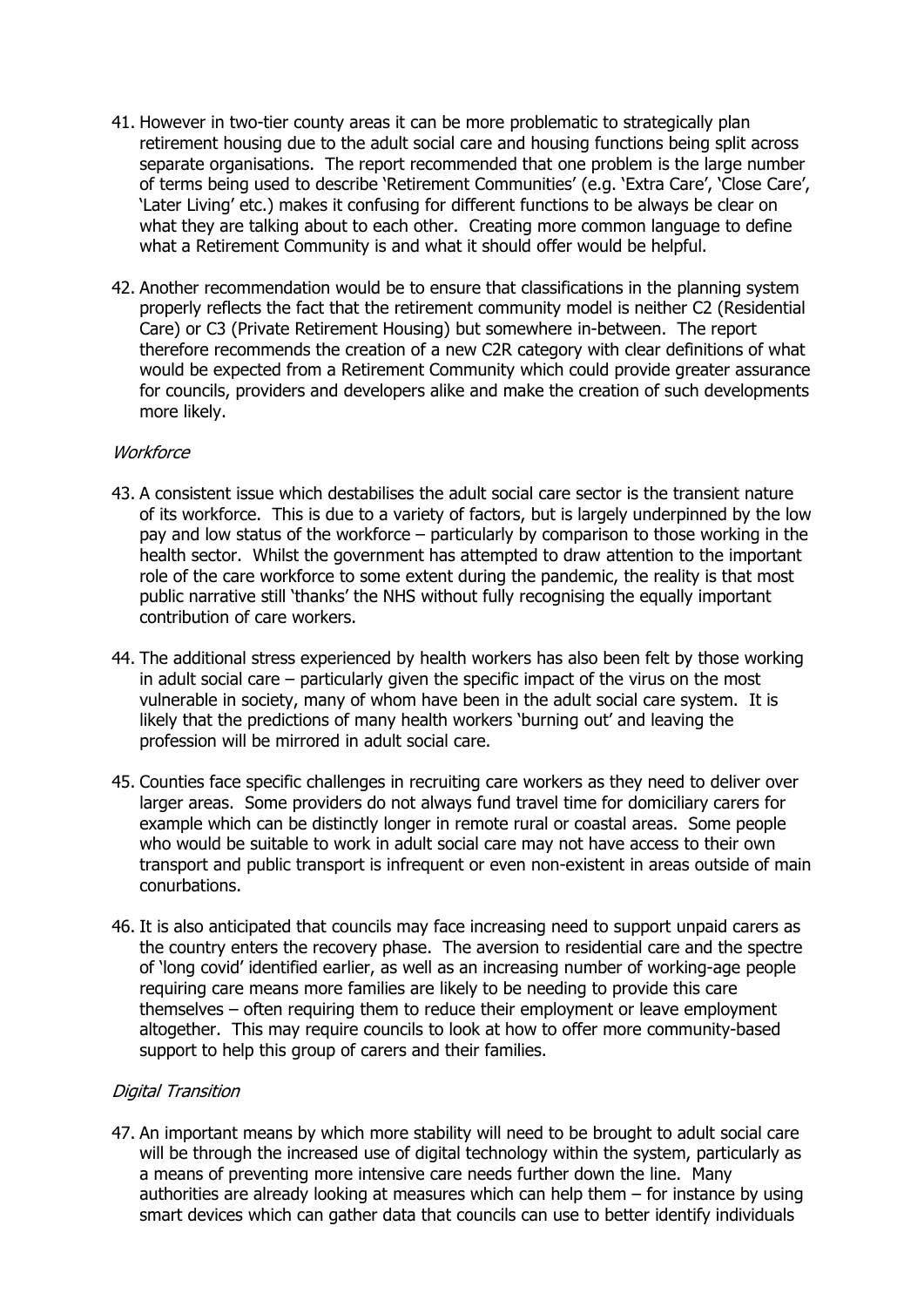needs and where they might at risk so they can get support in (for instance sensors which help identify if an older person has had a fall).

- 48. Assistive technology supplied by LAs can also help reduce the burden on unpaid carers for example investing in a smart speaker for someone with MS, can help them to operate more independently without needing their carer to do more mundane tasks.
- 49. It is important that reforms to adult social care consider fully how local authorities can be properly resourced to invest in assistive technology going forward in the same manner that the health system is able to.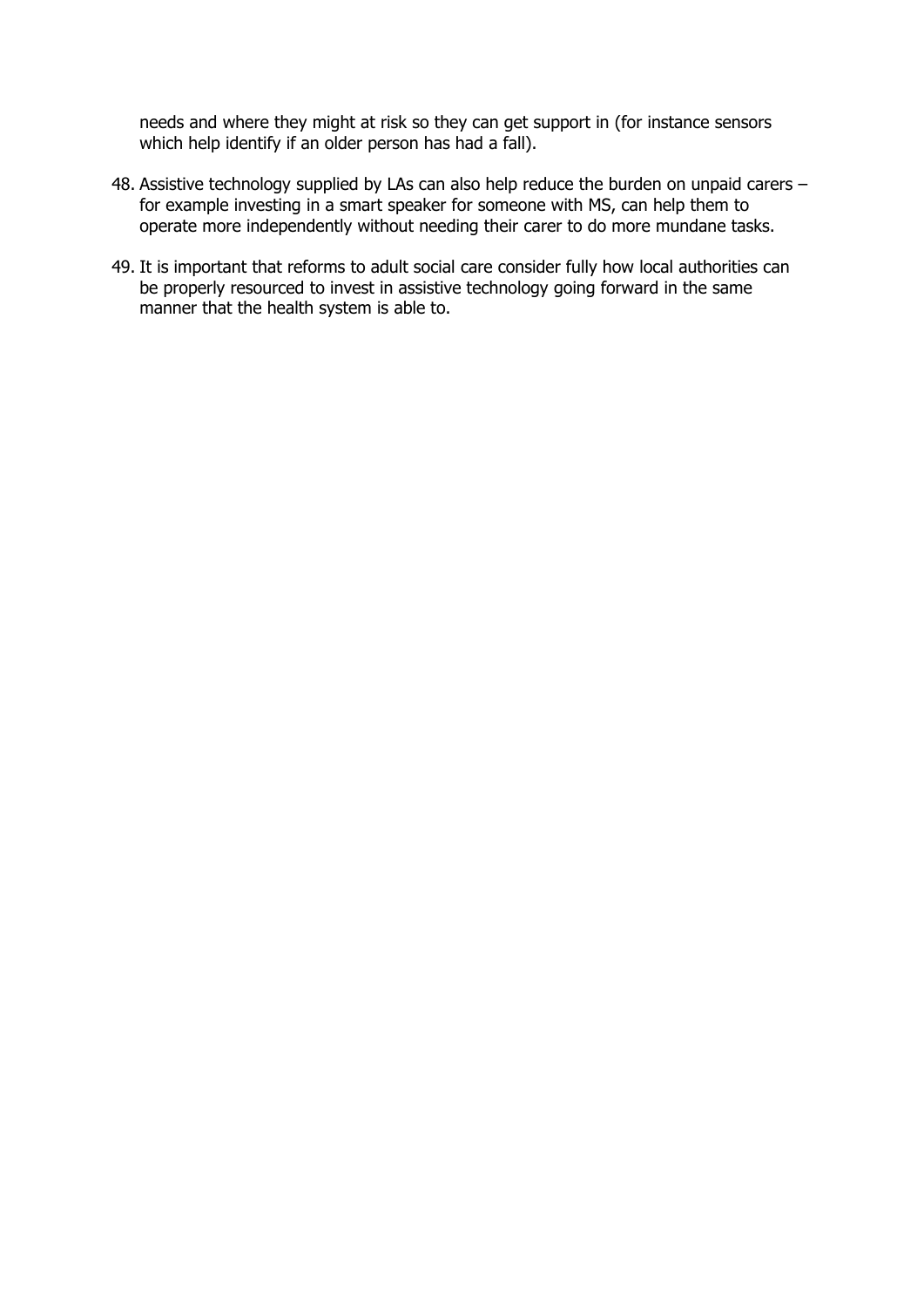### **APPENDIX A – The Future of Adult Social Care Report: Summary**

# **The Future of Adult Social Care**

# Optimised Local Delivery

# **Briefing Document**

## Introduction and context

To help shape and influence an evidence-based discussion on the reform of care services in England, the County Councils Network (CCN), Association of County Chief Executives (ACCE) and Newton have collaborated on an extensive programme of work that has sought to form a perspective on the future of adult social care and, in particular, what it takes to optimise the delivery of this vital public service in a reformed system. The subsequent report sets out what an optimised model for adult social care should look like, in terms of ensuring good outcomes are delivered cost effectively, and how it can be delivered locally and at scale across England. The programme of work involved



extensive engagement and contributions from 24 county authorities and over 150 individuals (including leaders from health and care, care providers and individuals with lived experience). The evidence and insight presented also draws on Newton's 20 years of experience delivering major change programmes within the sector.

# The benefits of an optimised model

By fully adopting and implementing the model as detailed in the report, including ensuring the foundations and enablers detailed are fully in place, significant benefits could be achieved across all local authorities in England. This would improve outcomes, and in aggregate, reduce the demand for increased spending by an estimated £1.6bn per year. Some of the key service outcomes include:

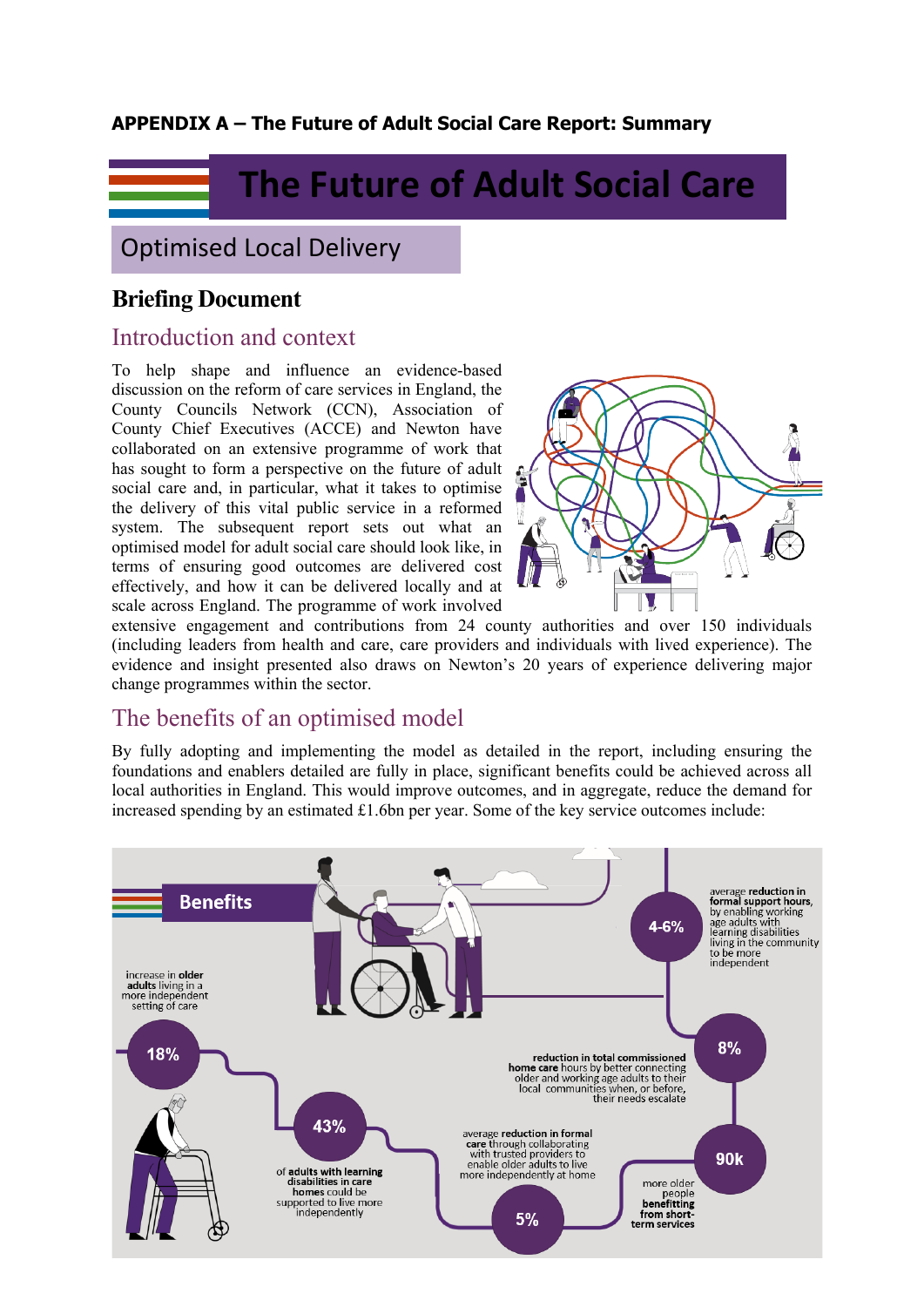# The features of an optimised local delivery model

The basic idea that underpins the model is that designing and delivering adult social care needs to start from the fundamental principle of achieving the best and most independent outcomes for individuals. From this core, service 'layers' can then be built out, with each layer supporting, enabling, and reinforcing the values and beliefs. The model developed through this work has nine key features, briefly summarised below. These detail the practical elements of service delivery, the organisational enablers needed to achieve this, and the organisational and structural form which social care sits within.



#### **Service Delivery**

- There should be the right service provision to promote independence by building stronger, more resilient communities, helping individuals with some form of recovery, rehabilitation or reablement or by effectively supporting individuals with longer-term care needs.
- These services should be configured into pathways which are designed from the perspective of the individual, rather than the service.
- Full buy-in and support from local partners and providers is essential for effective delivery.
- To achieve consistency, practitioners need an environment to work within which is fundamentally designed to promote strengths-based practice and where they feel supported, empowered and challenged.

#### **Organisational Enablers**

- Exceptional local leadership and a consistent culture are essential to embed the right values throughout the organisation.
- Emerging digital opportunities should be embraced, whether through the use of technology, systems, data or analytics; this requires creating environment that promotes digital innovation, alongside a clear understanding of the impact of any investment on the end user.
- The right workforce needs to be recruited and retained by making work in adult social care a desired and rewarding career.
- Local authorities need an effective strategic commissioning function in order to work with the provider market to achieve the best outcomes for citizens.

#### **Organisation and Structural Form**

 Delivering adult social care is not only the responsibility of the specific directorate; collaborating across the whole local authority and with partners across the wider health and social care system enables a holistic, effective and efficient approach to delivering care.